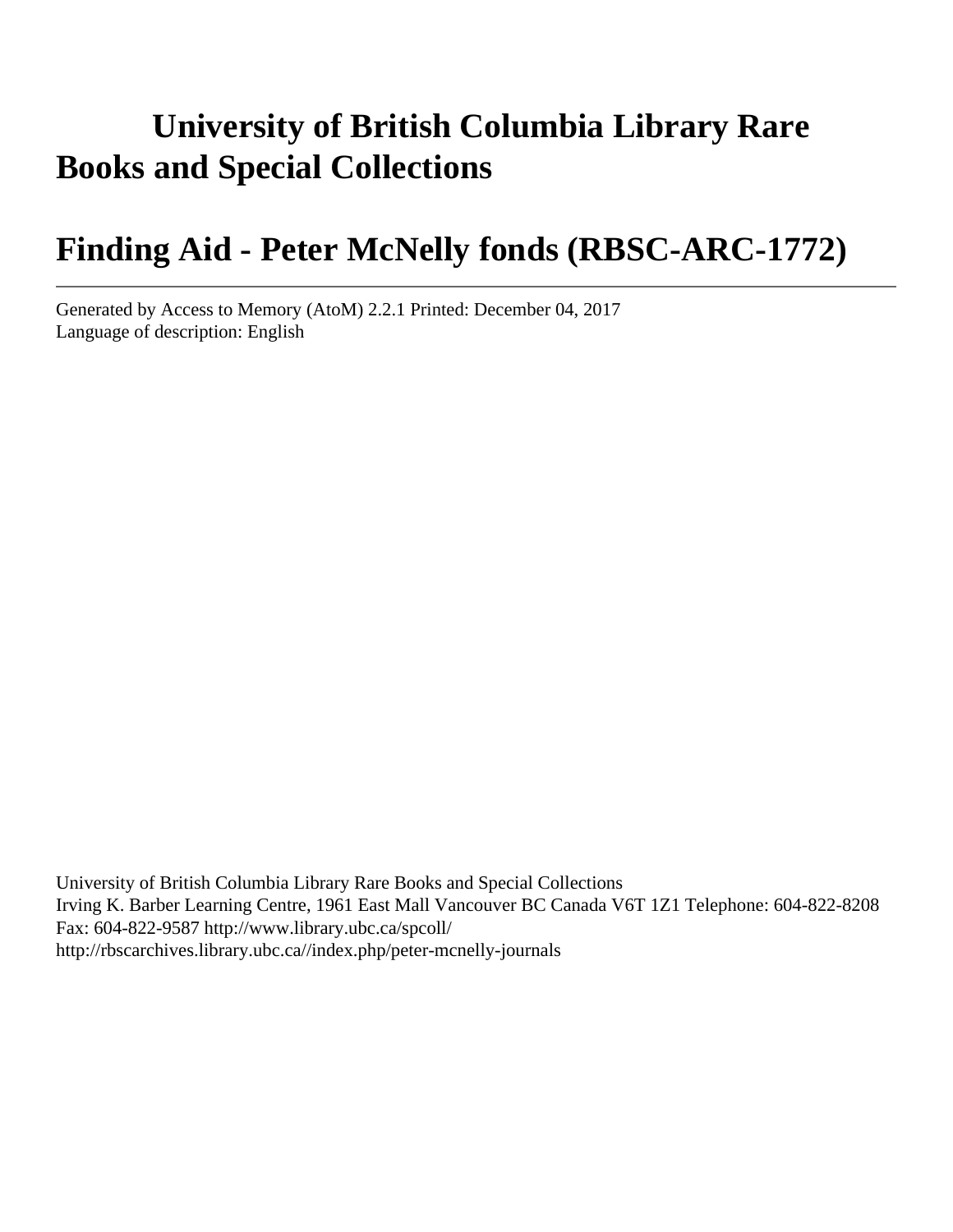# **Table of contents**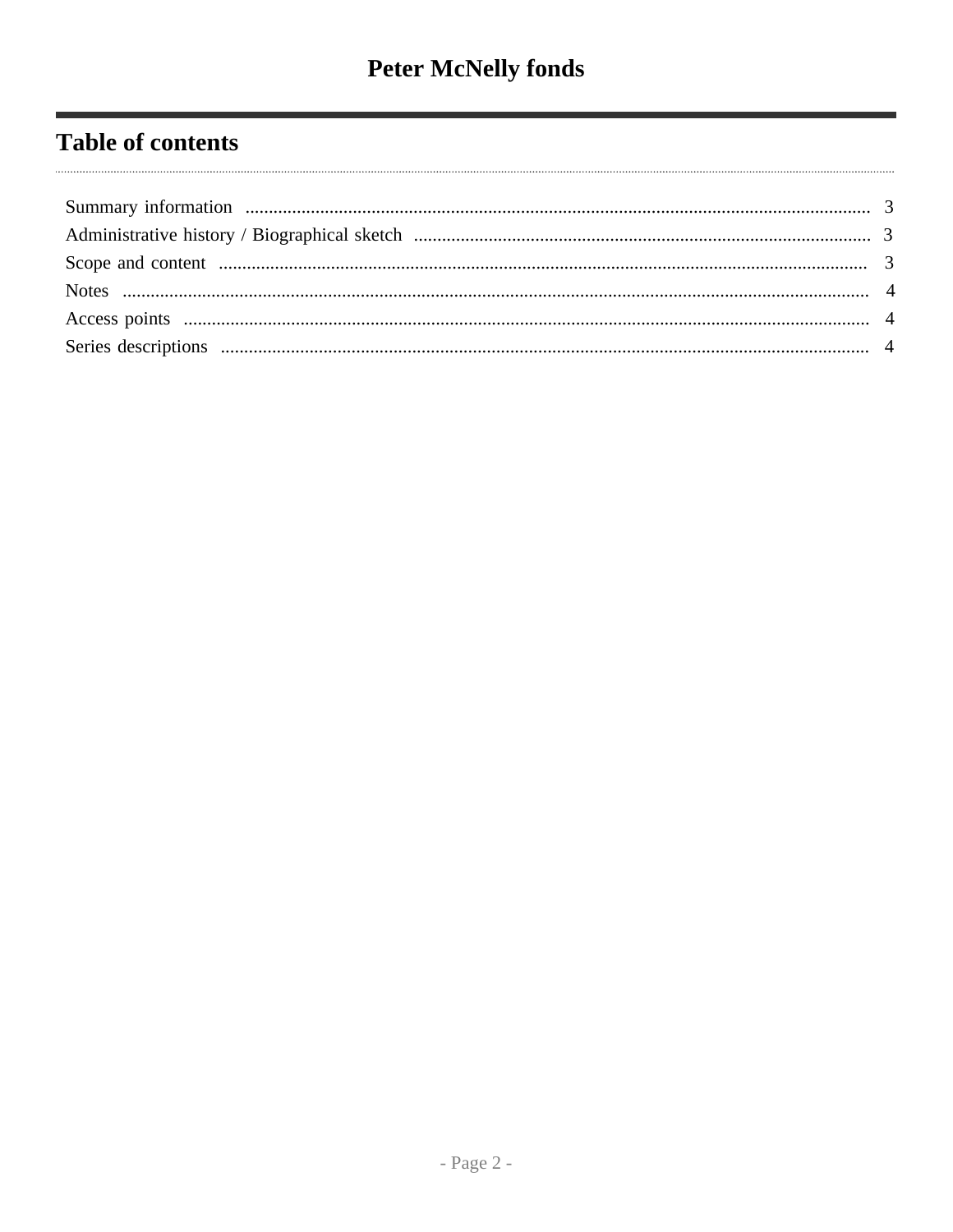## <span id="page-2-0"></span>**Summary information**

| <b>Repository:</b><br><b>Title:</b>          | University of British Columbia Library Rare Books and Special<br>Collections<br>Peter McNelly fonds                                                                                                                                                                                                                                                                                                                                               |  |  |  |
|----------------------------------------------|---------------------------------------------------------------------------------------------------------------------------------------------------------------------------------------------------------------------------------------------------------------------------------------------------------------------------------------------------------------------------------------------------------------------------------------------------|--|--|--|
| ID:                                          | RBSC-ARC-1772                                                                                                                                                                                                                                                                                                                                                                                                                                     |  |  |  |
| Date:                                        | February 1974 - June 1975 (date of creation)                                                                                                                                                                                                                                                                                                                                                                                                      |  |  |  |
| <b>Physical description:</b>                 | 15 cm of textual records                                                                                                                                                                                                                                                                                                                                                                                                                          |  |  |  |
| Dates of creation,<br>revision and deletion: |                                                                                                                                                                                                                                                                                                                                                                                                                                                   |  |  |  |
| <b>Note</b><br>[sourcesDescription]:         | Smith, Charlie. "The Art of the Impossible reveals why ex-NDP<br>premier Dave Barrett governed in a hurry." The Georgia Straight,<br>https://www.straight.com/article-831611/vancouver/art-impossible-<br>reveals-why-former-ndp-premier-dave-barrett-governed-hurry.<br>Accessed 28 September 2017.<br>Meggs, Geoff and Rod Mickleburgh. The Art of the Impossible:<br>Dave Barrett and the NDP in Power, 1972 1975. Habour Publishing,<br>2015. |  |  |  |

# <span id="page-2-1"></span>**Administrative history / Biographical sketch**

#### **Note**

Peter McNelly was a legislative reporter for The Province newspaper, as well as a bureau chief for the Victoria Times. He later became a senior aide in the Ministry of Finance under Dave Barrett's NDP provincial government in the 1970s.

## <span id="page-2-2"></span>**Scope and content**

Fonds consists of mostly typewritten journal entries by Peter McNelly during his time with the Barrett government, with a few handwritten notes and newspaper clippings. Personal journal accounts give an insider perspective on the Barrett government in the 1970s, on a week-by-week basis. Provided source material for the book The Art of the Impossible by Geoff Meggs and Rod Mickleburgh, 2013.